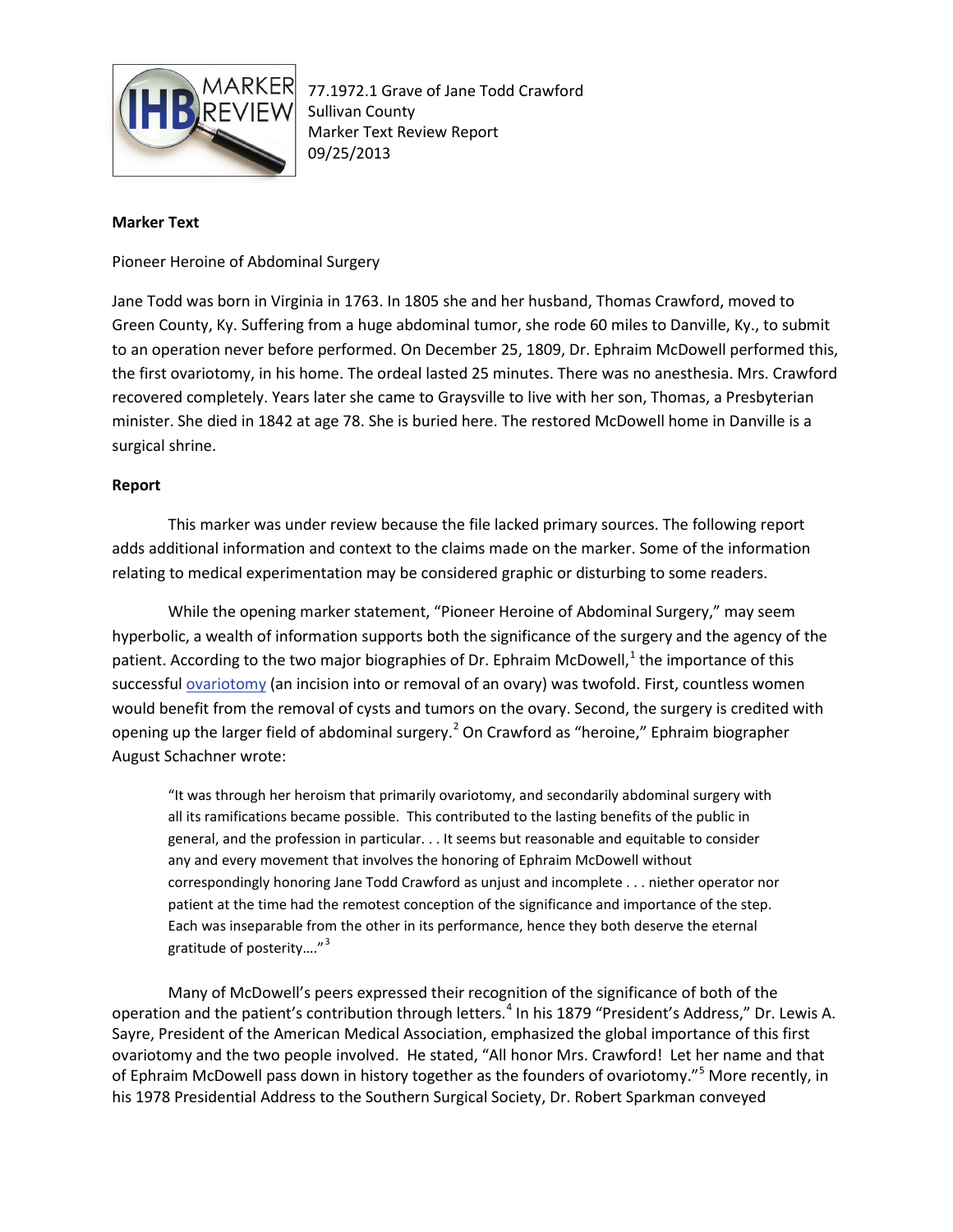

Crawford's importance to this groundbreaking surgery, referring to her as "a pioneer in the previously unexplored frontier of abdominal surgery."[6](#page-2-5)

Despite the wealth of information supporting the importance of Crawford's role in this groundbreaking surgery, in his book *Lies Across America*, popular historian James W. Loewen criticized this marker topic for its insignificance. Loewen stated, "So far as Indiana history is concerned, all Mrs. Crawford did was cross its borders without an ovary!"[7](#page-2-6) Feminist historians have worked to reverse exactly this idea of a passive patient lacking agency. Being a patient, especially female, in the early nineteenth century was much different than today. Medicine was not always an elite profession and "the deep regard held by the general public for doctors in the twentieth century should not be read back into history," according to historian Richard Shryock. Historian Regina Morantz-Sanchez explained the "whiggishness"<sup>[8](#page-3-0)</sup> of recognizing just the doctor, especially in regard to nineteenth century medicine, and specifically gynecology. She emphasizes the agency with which these women acted. Women usually "shopped around" and spoke with several doctors and often received several diagnoses. Morantz-Sanchez mentions that the women often went against the wishes of or behind the backs of husbands to receive the care they needed. She explains that women often insisted on radical surgeries to relieve their suffering, even when several doctors advised against it, or propriety forbade it. They sought out radical doctors known for experimental treatment.<sup>[9](#page-3-1)</sup> These generalizations hold true for Jane Todd Crawford. Before undergoing surgery, she talked to several doctors.<sup>10</sup> She listened to the diagnosis and insisted on the procedure even after McDowell told her the outlook was grim. She rode sixty miles to undertake an operation that had never been done before.<sup>[11](#page-3-3)</sup> Reportedly, Crawford also underwent the operation as a mob gathered outside to protest the "butchering of a woman."[12](#page-3-4) McDowell's surgical report shows the harsh conditions under which she labored; she remained conscious and no anesthesia was available. $^{13}$  $^{13}$  $^{13}$ 

McDowell's surgical report also confirms the other claims made on the marker regarding the surgery. McDowell wrote:

"In December 1809, I was called to see a Mrs. Crawford, who had for several months considered herself pregnant . . .The abdomen was considerably enlarged and had the appearance of pregnancy, though the inclination of the tumor was to one side, admitting an easy removal to the other . . . I found nothing in the uterus, which induced the conclusion that it must be an enlarged ovarium . . . Having never seen so large a substance extracted nor heard on an attempt or success attending any operation such as required, I gave to the unhappy woman information of her dangerous situation. She appeared willing to undergo an experiment, which I promised to perform if she would come to Danville (the town where I live), a distance of sixty miles from her place of residence. This appeared almost impractical by any, even the most favorable conveyance, though she performed the journey in a few days on horseback..."<sup>[14](#page-3-6)</sup>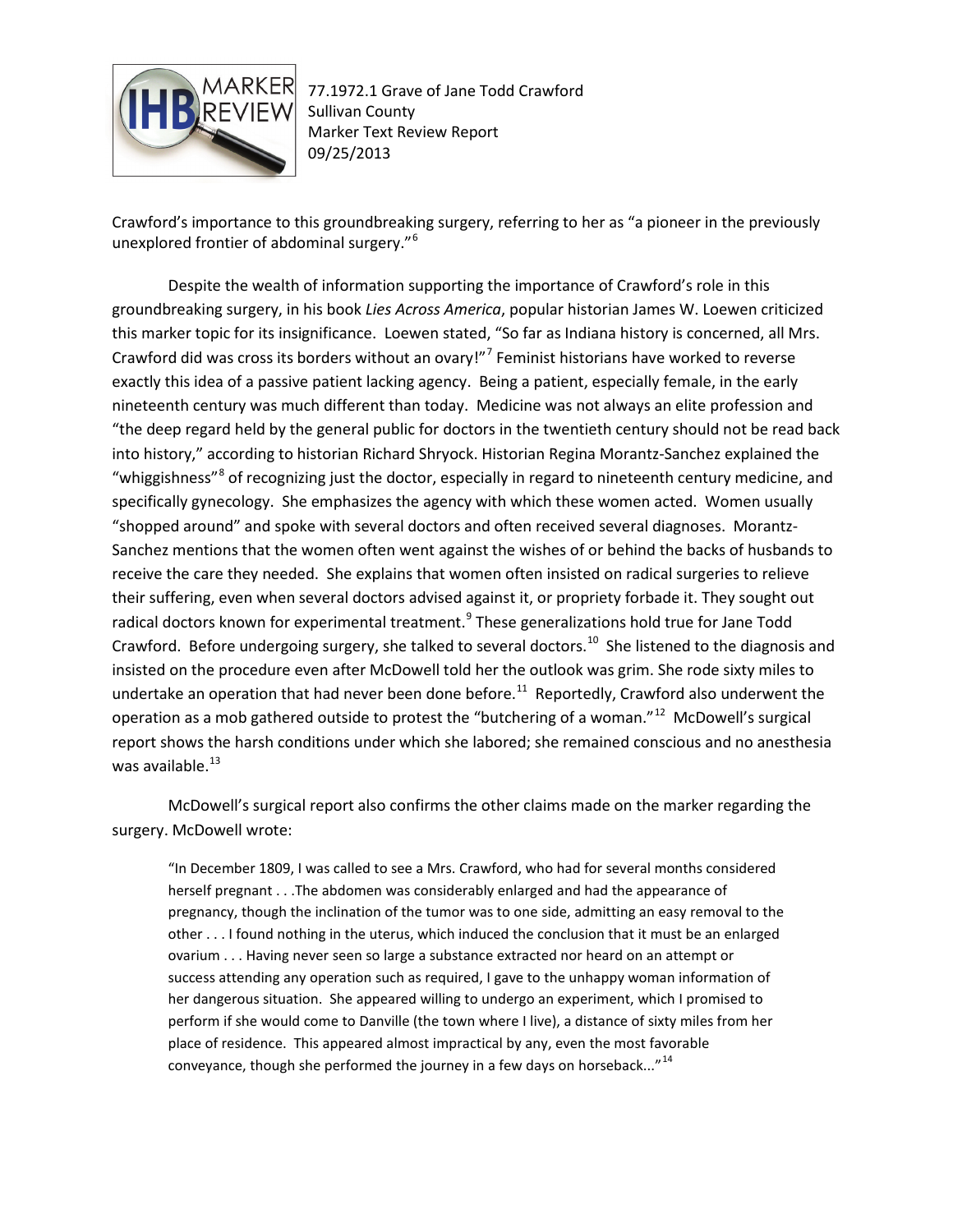

He continued in his report to describe the surgery, concluding that Crawford recovered quickly and returned home in good health.<sup>[15](#page-3-7)</sup>

McDowell's report also reveals that after Crawford's surgery, the doctor repeated the experiment of removing an ovary on African American women. It is likely that these women were enslaved and unclear whether they were all in need of the operation like Crawford, or if some women were being operated on despite having no physical ailment.

<span id="page-2-1"></span> $2$  Schachner, 90-3, 129-34, 284, 313. On page 313, Schachner writes, "The brilliant surgery of the liver and the biliary system, the intricate operations involving the gastro-intestinal tract, not to mention the surgery of the pelvis are a few of the fruits of the first ovariotomy. If we consider only that very frequent inflammatory disturbance known as appendicitis, the former ravages of which annually caused the deaths of thousands of human beings who under present conditions would now be saved, we should have in this alone a sufficient justification for our appeal. It is within the memory of all of us to recall individual deaths that were formerly referred to as due to cholera morbus, inflammation of the bowels, inflammation of the stomach, and peritonitis that we now know were nothing more than acute appendicitis, which is now properly diagnosed and successfully cured through operative measures." Schachner explains on page 284 that it was McDowell's successful opening of the peritoneal cavity that paved the way for all abdominal surgery.

<span id="page-2-2"></span><sup>3</sup> *Ibid*., 284-314. Schachner dedicates an entire appendix to Crawford and references her importance to the operation at several instances. In fact, Schachner wrote that he found it "strange that explanations should be necessary in order to establish Jane Todd Crawford's claims to something like adequate recognition."

<span id="page-2-3"></span><sup>4</sup> *Ibid., passim,* Valentine, *passim*. Both biographies contain reprinted letter from McDowell to other doctors and surgeons.

<span id="page-2-4"></span><sup>5</sup> Schachner, 289-90. Schachner reprinted Sayre's speech.

<span id="page-2-5"></span><sup>6</sup> Robert S. Sparkman, "Presidential Address: The Woman in the Case, Jane Todd Crawford, 1763-1842," *Annals of Surgery* 189: 5 (May 1979), 529-45, accessed through JSTOR.

<span id="page-2-6"></span><sup>7</sup> James W. Loewen, *Lies Across America* (New York: Simon and Schuster, 1999), 157-60.

<span id="page-2-0"></span><sup>&</sup>lt;sup>1</sup> M.T. Valentine, *Biography of Ephraim McDowell, M.D.: The Father of Ovariotomy* (New York, 1897); August Schachner, *Ephraim McDowell: Father of Ovariotmoy and Founder of Abdominal Surgery* (Philadelphia, 1921).

Valentine's biography includes many primary sources, including McDowell's own words, medical reports and journals, and letters between the doctor and his peers. Valentine writes mainly with the goal of defending McDowell's position as the father of ovariotomy and abdominal surgery. However, the author is also McDowell's granddaughter, and the work is often clouded by this bias – in addition to being tinged with racism towards African Americans. Her candid and naïve writing style reveals information that can be used to understand McDowell's views on slavery and medical experimentation. Thus her work is used heavily, but carefully, by this report. August Schachner, an M.D. and a fellow of the American College of Surgeons, wrote the second biography of McDowell, which includes reprinted excerpts from primary sources, an explanation of his research gathering and methods, and an appendix on Jane Todd Crawford.